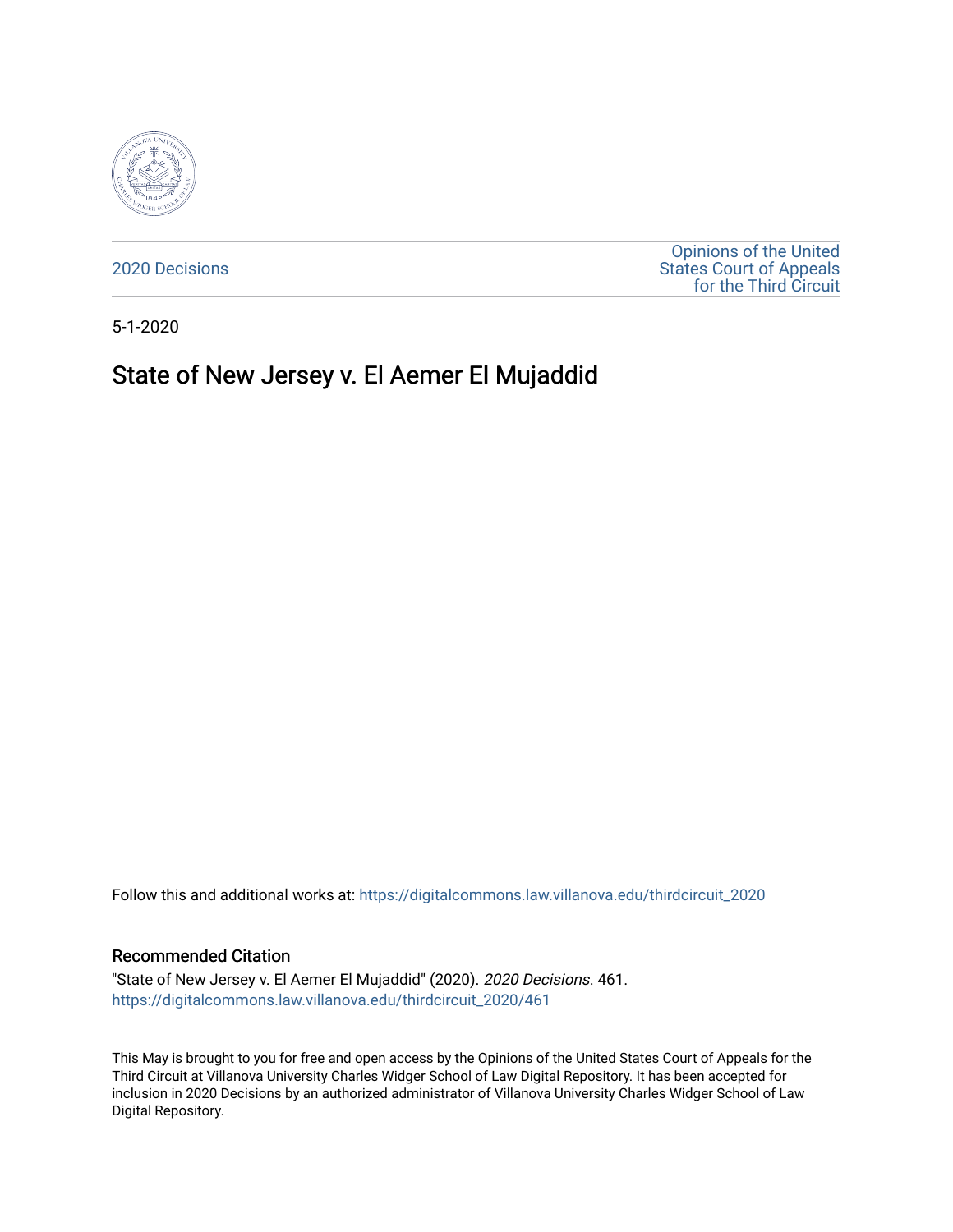# DLD-144 **NOT PRECEDENTIAL**

# UNITED STATES COURT OF APPEALS FOR THE THIRD CIRCUIT

\_\_\_\_\_\_\_\_\_\_\_\_\_\_\_\_\_\_\_\_\_

Nos. 19-3329 and 19-3463 \_\_\_\_\_\_\_\_\_\_\_\_\_\_\_\_\_\_\_\_\_

## STATE OF NEW JERSEY

v.

EL AEMER EL MUJADDID, Appellant

On Appeal from the United States District Court for the District of New Jersey (D.C. Civil Action No. 1-19-cv-17596) District Judge: Honorable Robert B. Kugler

\_\_\_\_\_\_\_\_\_\_\_\_\_\_\_\_\_\_\_\_\_\_\_\_\_\_\_\_\_\_\_\_\_\_\_\_\_\_\_\_\_

\_\_\_\_\_\_\_\_\_\_\_\_\_\_\_\_\_\_\_\_\_\_\_\_\_\_\_\_\_\_\_\_\_\_\_\_\_\_\_\_

Submitted for Possible Summary Action Pursuant to Third Circuit LAR 27.4 and I.O.P. 10.6 and Possible Dismissal due to a Jurisdictional Defect March 20, 2020 Before: RESTREPO, PORTER and SCIRICA, Circuit Judges

> (Opinion filed: May 1, 2020) \_\_\_\_\_\_\_\_\_

> > OPINION\* \_\_\_\_\_\_\_\_\_

PER CURIAM

<sup>\*</sup> This disposition is not an opinion of the full Court and pursuant to I.O.P. 5.7 does not constitute binding precedent.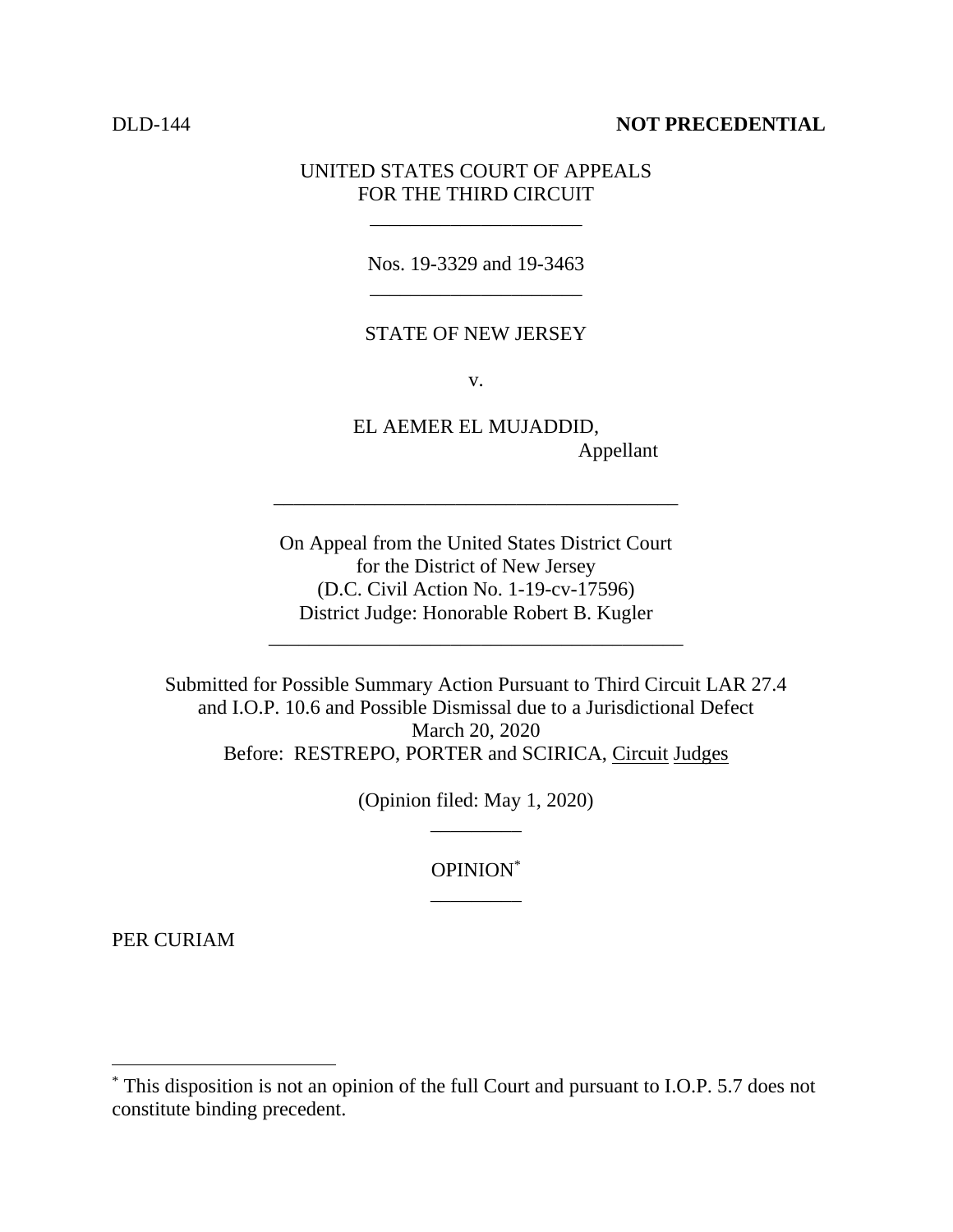On September 3, 2019, appellant El Aemer El Mujaddid filed a Notice of Removal pursuant to 28 U.S.C. § 1443(1), wherein he sought to remove to the United States District Court for the District of New Jersey what he characterizes as a "quasi criminal" case pending against him in the Gloucester City Municipal Court under Ticket No. E18- 002499.<sup>1</sup> Because the criminal prosecution against El Mujaddid had been dismissed in the Gloucester City Municipal Court at the discretion of the prosecution on the same day the removal notice was docketed, the District Court denied the petition for removal and summarily remanded the case to the Gloucester City Municipal Court in an order entered on September 20, 2019. El Mujaddid filed a timely notice of appeal, and that appeal has been docketed at C.A. No. 19-3329.

El Mujaddid thereafter filed a motion in the District Court seeking leave to appeal that court's remand order in forma pauperis ("IFP"). However, because the IFP application did not contain sufficiently precise information regarding El Mujaddid's income or assets to permit the District Court to evaluate his financial eligibility, the court entered an order denying the IFP application without prejudice. The District Court advised El Mujaddid how to obtain a form application designed for pro se litigants that would ensure the inclusion of sufficient information to allow the court to make the necessary evaluation. The District Court further informed El Mujaddid that he was permitted to reapply for IFP status using the proper form. Rather than submit the appropriate form, El Mujaddid filed another notice of appeal. That appeal has been

<sup>&</sup>lt;sup>1</sup> The Gloucester City Municipal Court case appears to have involved a traffic citation.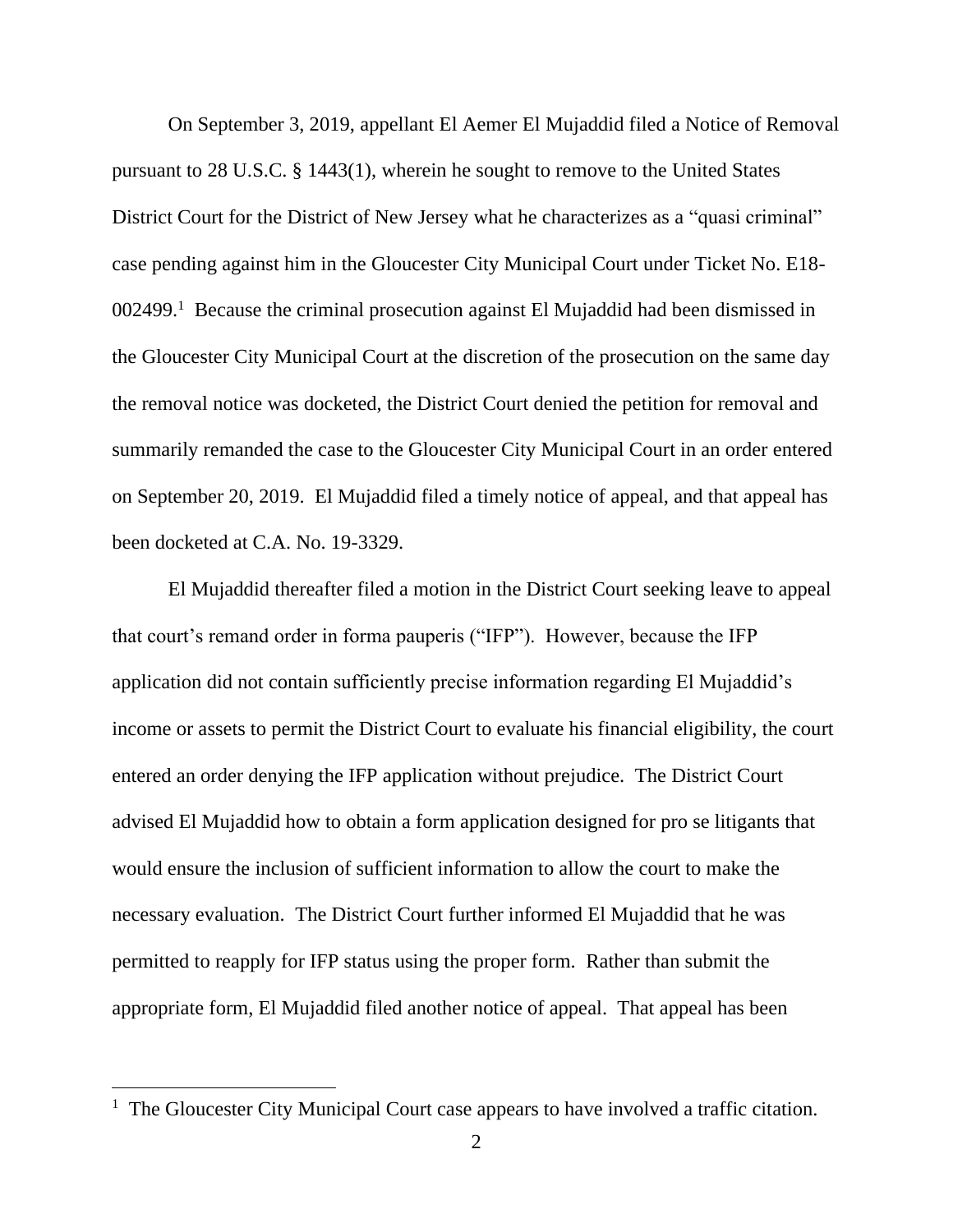docketed at C.A. No. 19-3463. The two appeals have been consolidated for purposes of disposition.<sup>2</sup>

This Court may review a remand order in a case which was removed pursuant to 28 U.S.C. § 1443. See 28 U.S.C. § 1447(d). We exercise plenary review here. See Lazorko v. Pa. Hosp., 237 F.3d 242, 247 (3d Cir. 2000). Our Clerk advised El Mujaddid that the appeal was subject to summary action under Third Cir. LAR 27.4 and I.O.P. 10.6. The parties were invited to submit argument in writing and El Mujaddid has done so. We will summarily affirm the order of the District Court entered September 20, 2019, because no substantial question is presented by this appeal. See Third Circuit LAR 27.4 and I.O.P. 10.6.

As explained by the District Court, the removal permitted by 28 U.S.C. § 1443 is narrow. Removal under § 1443(1) is appropriate when a state court defendant "is being deprived of rights guaranteed by a federal law 'providing for . . . equal civil rights'" and cannot enforce those rights in state court. Davis v. Glanton, 107 F.3d 1044, 1047 (3d Cir. 1997). While El Mujaddid asserted that this case involves, inter alia, the Civil Rights Act of 1964, he no longer had a criminal prosecution pending against him as the proceeding

<sup>&</sup>lt;sup>2</sup> Insofar as El Mujaddid seeks review of the Clerk's Order granting consolidation of these two appeals but denying his request to consolidate the appeals with C.A. No. 19- 3328, we affirm the Clerk's Order issued on November 18, 2019. The appeal docketed at C.A. No. 19-3328 is from a separate District Court action dismissing a complaint filed pursuant to, inter alia, 42 U.S.C. § 1983 against numerous defendants. See El Mujaddid v. Brewer, D.N.J. Civ. No. 18-cv-14021. We likewise reject El Mujaddid's contention in his "corrected" motion that consolidation of these appeals with C.A. No. 18-3756 is appropriate. El Mujaddid's mandamus action docketed at C.A. No. 18-3756 related to the civil action underlying C.A. No. 19-3328 and was disposed of back in January 2019.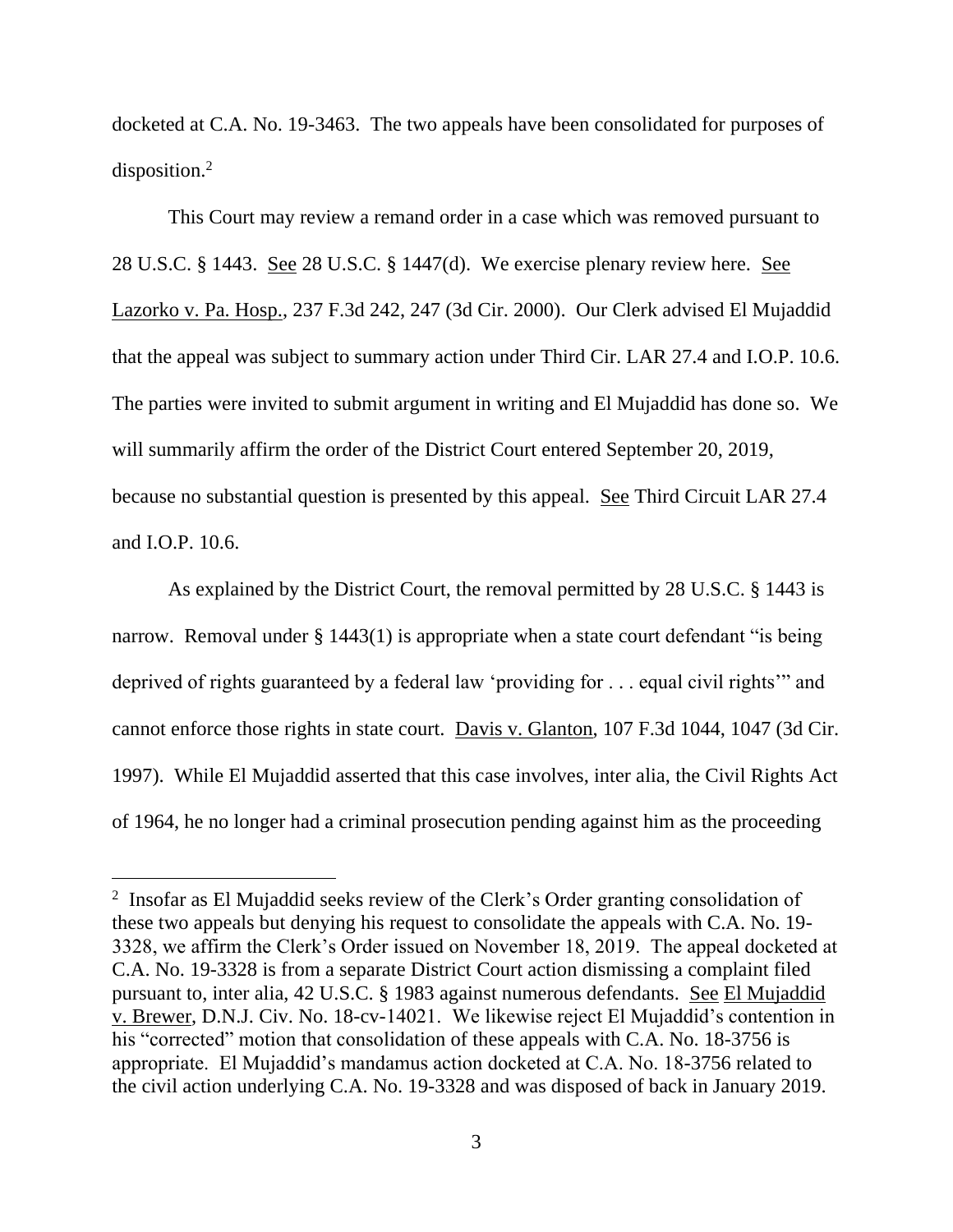in the Gloucester City Municipal Court had been dismissed in its entirety.<sup>3</sup> We thus agree with the District Court's determination that a summary remand was appropriate. See 28 U.S.C. § 1455(b)(4) ("If it clearly appears on the face of the notice and any exhibits annexed thereto that removal should not be permitted, the court shall make an order for summary remand.").

El Mujaddid's appeal from the District Court's order denying his motion for leave to proceed IFP in this proceeding will be dismissed for lack of jurisdiction. El Mujaddid is correct in his contention that, generally, an order denying IFP status is a "final, collateral order appealable under 28 U.S.C. § 1291." See Abdul-Akbar v. McKelvie, 239 F.3d 307, 311 (3d Cir. 2001). An order denying IFP status without prejudice, on the other hand, is not final and appealable if the order provides an opportunity to cure a defect. Redmond v. Gill, 352 F.3d 801, 803 (3d Cir. 2003). However, we need not comment on this distinction further in the instant case. The proper way to seek relief from the District Court's denial of leave to proceed IFP on appeal is to seek such leave directly from this Court. See Fed. R. App. P. 24(a)(5). El Mujaddid has sought and obtained such leave in C.A. No. 19-3329, so the issue is moot.

Given the foregoing, we will summarily affirm the District Court's order at issue in C.A. No. 19-3329 because the appeal presents no substantial issue, see Third Circuit

<sup>&</sup>lt;sup>3</sup> Moreover, El Mujaddid had an opportunity to litigate his complaint raising claims under, inter alia, 42 U.S.C. §§ 1983, 1985 and 1986, and the First, Fourth, Thirteenth and Fourteenth Amendments against numerous defendants stemming from events surrounding the same traffic citation after the case was removed to federal court. See El Mujaddid v. Brewer, et al., D.N.J. Civ. No. 18-cv-14021. An appeal from the District Court's dismissal of that action has been docketed in this Court at C.A. No. 19-3328.